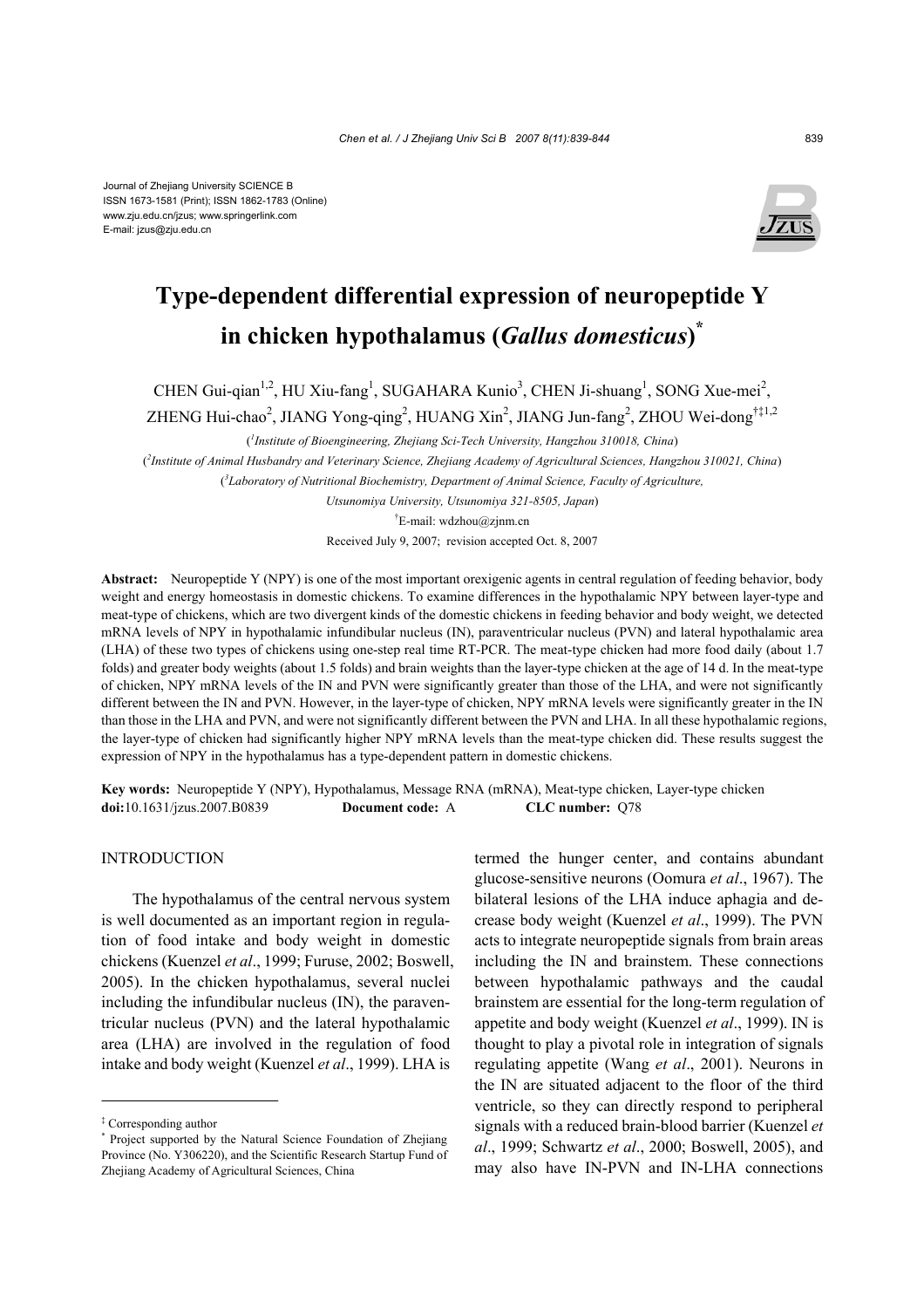### (Aste *et al*., 1991; Esposito *et al*., 2001).

Previous studies proved that several neuropeptides were involved in the central regulation of food intake and body weight in the domestic chicken (Furuse, 2002; 2007). Neuropeptide Y (NPY), a 36-amino acid peptide, belonging to a member of the pancreatic polypeptide family that includes peptide YY and pancreatic polypeptide (Tatemoto *et al*., 1982), is one of the most orexigenic agents in birds. Intracerebroventricular (ICV) administration of NPY in the birds has been found to elicit a marked increase in feeding (Kuenzel *et al*., 1987; Furuse *et al*., 1997) and to decrease rectal temperature (Tachibana *et al*., 2004). On the other hand, dense NPY-like immunoreactivity cells and abundant NPY mRNA expression have been identified in the hypothalamic IN of the domestic chicken (Esposito *et al*., 2001; Kameda *et al*., 2001; Wang *et al*., 2001), and dense NPYimmuno-reactivity fibers, projecting from the IN into the PVN and the LHA were observed (Aste *et al*., 1991; Boswell *et al*., 1998; Kameda *et al*., 2001). Food deprivation or restriction significantly increased feeding behavior, and also elevated messenger ribonucleic acid (mRNA) levels (Boswell *et al*., 1999), protein contents (Zhou *et al*., 2005) and neuron activity (Boswell *et al*., 2002) of the hypothalamic NPY in birds. These findings suggest that the NPY plays an important role in regulations of feeding behavior and energy homeostasis in birds.

In the modern poultry, an intensive selection produces two very divergent genotypes of domestic chickens: meat and egg production genotypes (Denbow, 1999). The meat-type chicken eats more food than the layer-type chicken does in order to support its larger daily gain in body weight (Masic *et al*., 1974; Savory, 1974). It is well proven that hyperphagia is due to the elevated hypothalamic NPY level in obese mice (Jang and Romsos, 1998) and obese Zucker rats (Hensley *et al*., 2001). However, it is not clear whether the hyperphagia of the meat-type chicken, as observed in obese mice, also is ascribed to the elevated hypothalamic NPY level, or whether there is any difference in the hypothalamic NPY between meat-type and layer-type chickens.

In the present study, we measure mRNA levels of NPY in the hypothalamic PVN, LHA and IN using one-step real time reverse transcription polymerase chain reaction (RT-PCR), and compare their differences between the meat-type and layer-type chickens at the age of 14 d.

# MATERIALS AND METHODS

#### **Animals**

Two-day-old male layer-type (Hy-line) and meat-type (Ross) chickens were purchased from local farms. They were fed in an electrically heated brooder with 30 °C central temperature and 25 °C room temperature. Layer-type chickens were allowed ad libitum to access a grower diet (crude protein: 21.0%; metabolisable energy: 12.1 MJ/kg), whereas meattype chickens were fed with broiler starter diet (crude protein, 22.0%; metabolisable energy, 12.9 MJ/kg), with water available for both throughout the experiment. At the age of 7 d, chickens were selected by body weight, and the selected chickens were moved into another room. They were individually fed in metabolism cages at the same room temperature, lighting, and feeding schedules as in the previous room. At the age of 14 d, 6 chickens were killed by decapitation after recording their body weights and daily food intakes. The brains were removed in a procedure of less than 3 min, and then frozen quickly on dry ice. The frozen brains were stored at −80 °C until used for mRNA analysis.

#### **Isolation of hypothalamic nuclei**

After weighing brain samples, the hypothalamic PVN, LHA and IN (In this study, the IN partly contained the hypothalamic inferior nucleus, median eminence and the ventromedial hypothalamus) were separated according to the method of Zhou *et al*. (2005). Briefly, the frozen brain sample was placed on a slide over dry ice, and the rostral part was cut away until the face of the anterior commissure disappeared (Kuenzel and Masson, 1988). The chiasma opticum, the third ventricle and the lateral forebrain bundle were used as landmarks for identification of the PVN (A7.8) and LHA (A7.4), and the chiasma opticum, the paraventricular organ and the median eminence were for identification of the IN (A5.6). The PVN  $(2 \text{ mm} \times 2 \text{ mm} \times 1.5 \text{ mm}$ , length, width, depth), LHA (2 cylinders; 1 mm×1 mm×2 mm) and IN (2 mm×1 mm×1 mm) were removed quickly for subsequent homogenization and RNA isolation.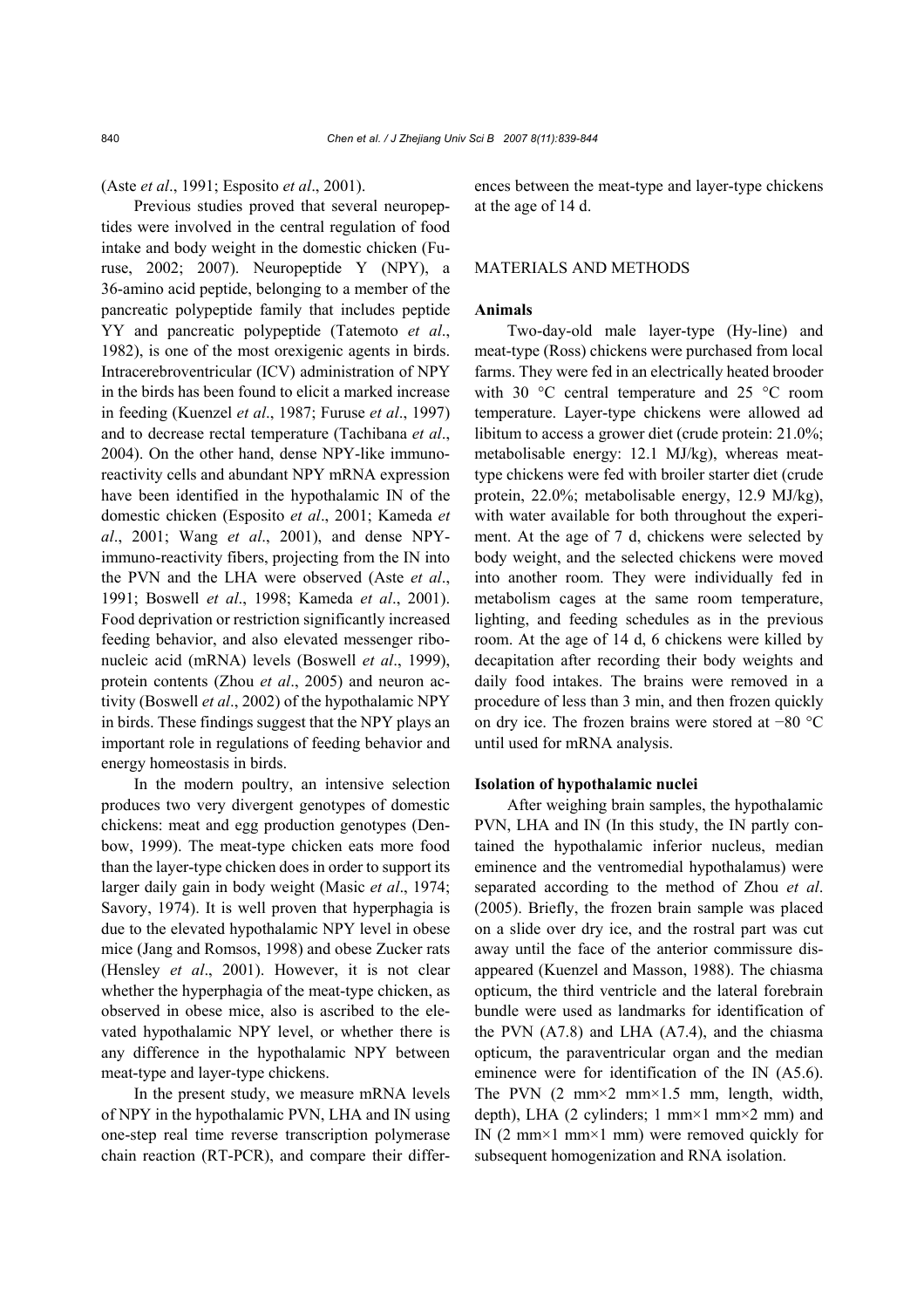# **Total RNA isolation**

Total RNA from chicken hypothalamus was isolated using a commercial RNeasy Lipid Tissue Mini Kit (QIAGEN Sciences, Maryland, USA). Briefly, the collected tissue was quickly put into QLAzol Lysis Reagent and homogenized for about 30 s. After addition of chloroform (Zhejiang Deyer Pharmaceutical Co., Ltd., Jinhua, China) and shaking vigorously, the homogenate was separated into aqueous and organic phases by centrifuging at 12000×g for 15 min at 4  $°C$ . Appropriate binding conditions of the aqueous phases were adjusted using 70% ethanol solution, and sample was then applied to the RNeasy Spin Column, where total RNA binds to membrane, and contaminants were efficiently washed away. Finally, the RNA was eluted using RNase-free water. Concentration of the isolated total RNA was determined by measuring the absorbance at 260 nm in a spectrophotometer, and the ratio of 260 to 280 nm was determined for RNA quality.

# **Real time RT-PCR**

mRNA expression of the hypothalamic NPY was measured using real time RT-PCR with Taqman One-step RT-PCR Master Mix Reagent kits (Roche Molecular Systems Inc., New Jersey, USA). In the present study, ribosomal 18S RNA (18S rRNA) was used as an internal control, and results of mRNA level of NPY were presented as its ratio to 18S rRNA. Primers and Taqman probes for chicken NPY (Gen-Bank Accession No. NM\_205473) and 18S rRNA (GenBank Accession No. AF173612) were commercially synthesized (Shanghai Invitrogen Biotechnology Co., Ltd., China). NPY primers were forward 5′-CTA CTC GGC TCT GAG GCA CTA CA-3′ and reserve 5′-TCA GTG TCT CTG GGC TTG ATC TC-3′, and the probe was 5′-FAM-CAA CCT CAT CAC CAG GCA GAG ATA TGG AA-TAMRA-3′; the GAPDH primers were forward 5′-CTC CGA CTT TCG TTC TTG ATT AA TG-3′ and reserve 5′-ATT GTG CCG CTA GAG GTG AAA T-3′, and the probe was 5′-FAM-CTT TAG TTC GTC TTG CGC CGG TCC A-TAMRA-3′. In the Taqman probes, FAM (6-carboxy-fluorescein) and TAMRA (6-carboxytetramethyl-rhodaminie) are fluorescent dyes for reporter and quencher, respectively. The emission of the FAM at 5′-end is quenched by the TAMRA at 3′-end. During the extension of the PCR, the polymerase cleaves the Taqman probe, resulting in a release of fluorescence dye. The increasing amount of reporter dye emission was detected.

In a typical reaction, 5 µl total RNA (50 ng for NPY, and 1 ng for 18S rRNA) was mixed with 20 µl  $2\times$  Master mix w/o UNG, 10 µl 40× MultiScrible and Rnase Inhibitor (Roche Molecular Systems Inc., New Jersey, USA), 300 nmol/L from forward primer (100 µmol/L), 900 nmol/L from reverse primer (100  $\mu$ mol/L), and 200 nmol/L Taqman probe (5  $\mu$ mol/L) in 40 µl total volume. The reaction for one-step real time RT-PCR was performed in a 96-well Optic Reaction Plate (Applied Biosystems, California, USA) on 7500 Real Time RT-PCR System (Applied Biosystems, California, USA). The following RT-PCR protocol was used for both genes: 48 °C for 30 min for RT, one cycle of PCR initial activation at 95 °C for 10 min plus 45 cycles of PCR denaturation and combined annealing and extension, PCR denaturation stage at 95 °C for 15 s, and combined annealing and extension stage at 60 °C for 1 min.

The regression equations of NPY (*y*=−3.3347*x*+ 33.009,  $R^2$ =0.9996,  $P$ <0.01) and 18S rRNA ( $y$ = −3.1463*x*+29.125,  $R^2$ =0.9951, *P*<0.01) were obtained by applying the least square regression method, using logarithmic value of diluting times  $(\log C_0)$  as the X axis, and the threshold cycle  $(C_t)$  values as the *Y* axis.

#### **Data analysis**

All results are presented as means±*SEM*. Statistical differences in brain weight, food intake, body weight and mRNA level of the hypothalamic NPY between meat-type and layer-type of chickens were assessed by two-tailed Student's unpaired *t*-test, respectively. Data for mRNA levels within a group were analyzed by one-way ANOVA, with brain regions used as classification variables. When ANOVA showed that the brain regions had significant main effects, we performed comparisons among different brain regions using Tukey's multiple comparison tests. A confidence level of *P*<0.05 was considered to indicate statistical significance.

## RESULTS

Fig.1 shows brain weight, daily food intake and body weight of the meat-type and layer-type chickens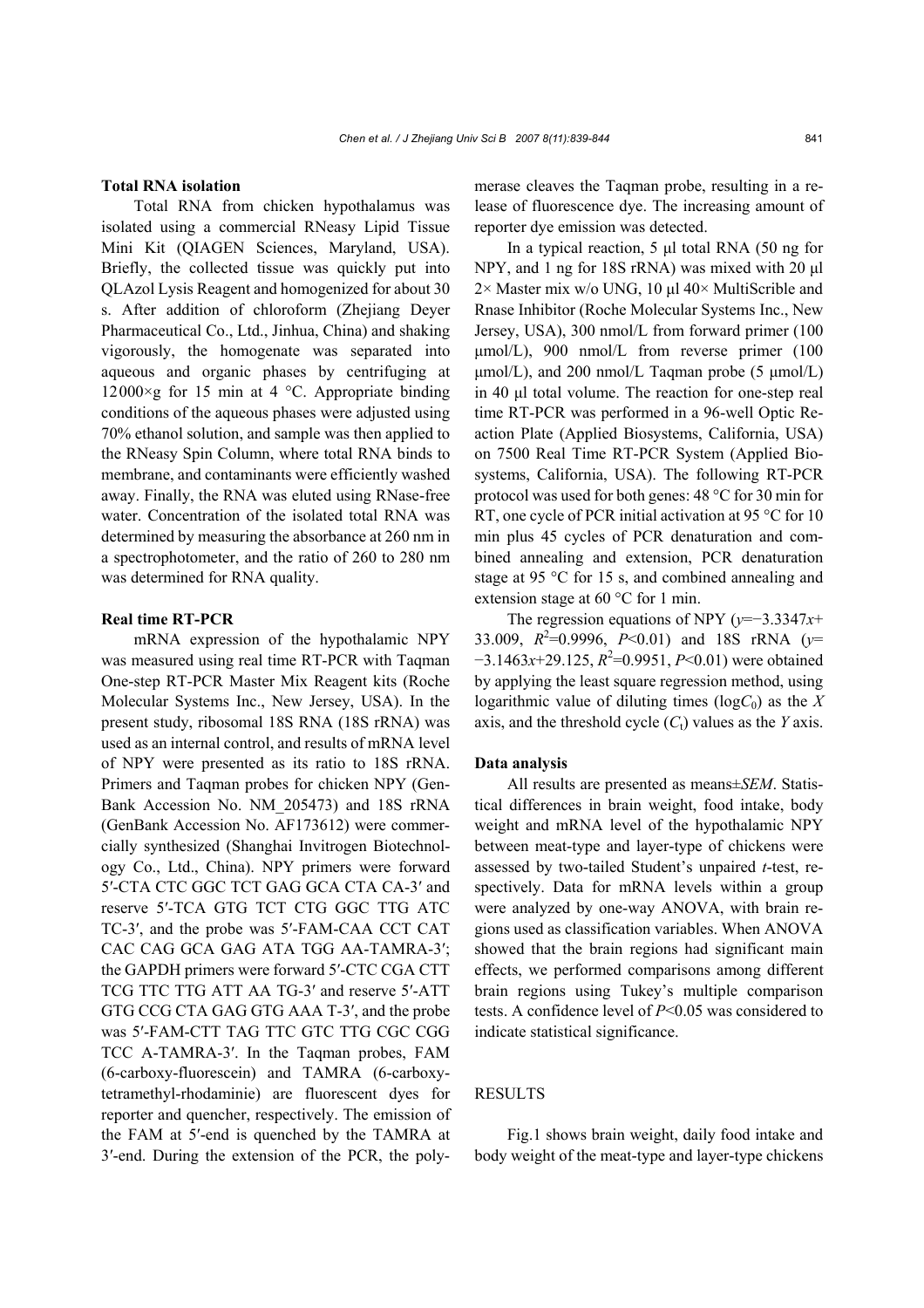at the age of 14 d. The meat-type chickens ate more daily food (about 1.7 folds), resulting in a greater body weight (about 1.5 folds) than the layer-type chickens. Brain weight in the meat-type chickens was also significantly greater than that in the layer-type chickens.



**Fig.1 Brain weight (a), daily food intake (b) and body weight (c) of the meat-type and layer-type chickens at the age of 14 d** 

Values are shown as means $\pm$ *SEM* ( $n=5$ ~6). \* $P$ <0.05, \*\* $P$ <0.01 between two types of chickens

mRNA levels of the hypothalamic NPY and 18S rRNA (as an internal control) in the two types of chickens were determined using one-step real time RT-PCR. Fig.2 shows mRNA levels in the hypothalamic PVN, IN and LHA of the meat-type and layer-type chickens at the age of 14 d. In the meat-type of chicken, NPY mRNA levels were significantly greater in the IN and PVN than those in the LHA, and were not significantly different between IN and PVN. However, in the layer-type of chicken, NPY mRNA levels were significantly greater in the IN than those in the LHA and PVN, and were not significantly different between PVN and LHA. In all these brain regions, NPY mRNA levels were significantly greater in the layer-type chicken than those in the meat-type chicken.



**Fig.2 The hypothalamic mRNA levels in the meat-type and layer-type chickens at the age of 14 d**  Values are shown as means±*SEM* and the number of

chickens is shown in parentheses. \* *P*<0.05, \*\**P*<0.01 between two types of chickens; Means with a, b are significantly different among brain regions in the same type of chicken (*P*<0.01)

# DISCUSSION

In the modern poultry, the meat-type chicken has been intensively selected for rapid body weight gain and high meat yield, whereas layer-type chicken has been selected for high egg production. The difference in growth rate could be due partly to the difference in food intake between two types of chickens (Savory, 1974; Denbow, 1999). As a result, in the present study, body weight and daily food intake of the meat-type chicken were 1.5 and 1.7 folds greater than those of the layer-type chicken at the age of 14 d, respectively. Significant difference in brain weight was observed between the layer-type and meat-type of chickens. This result is in accordance with our previous findings in the embryonic stage of chicken (Zhou *et al*., 2006).

In the present study, the highest mRNA level of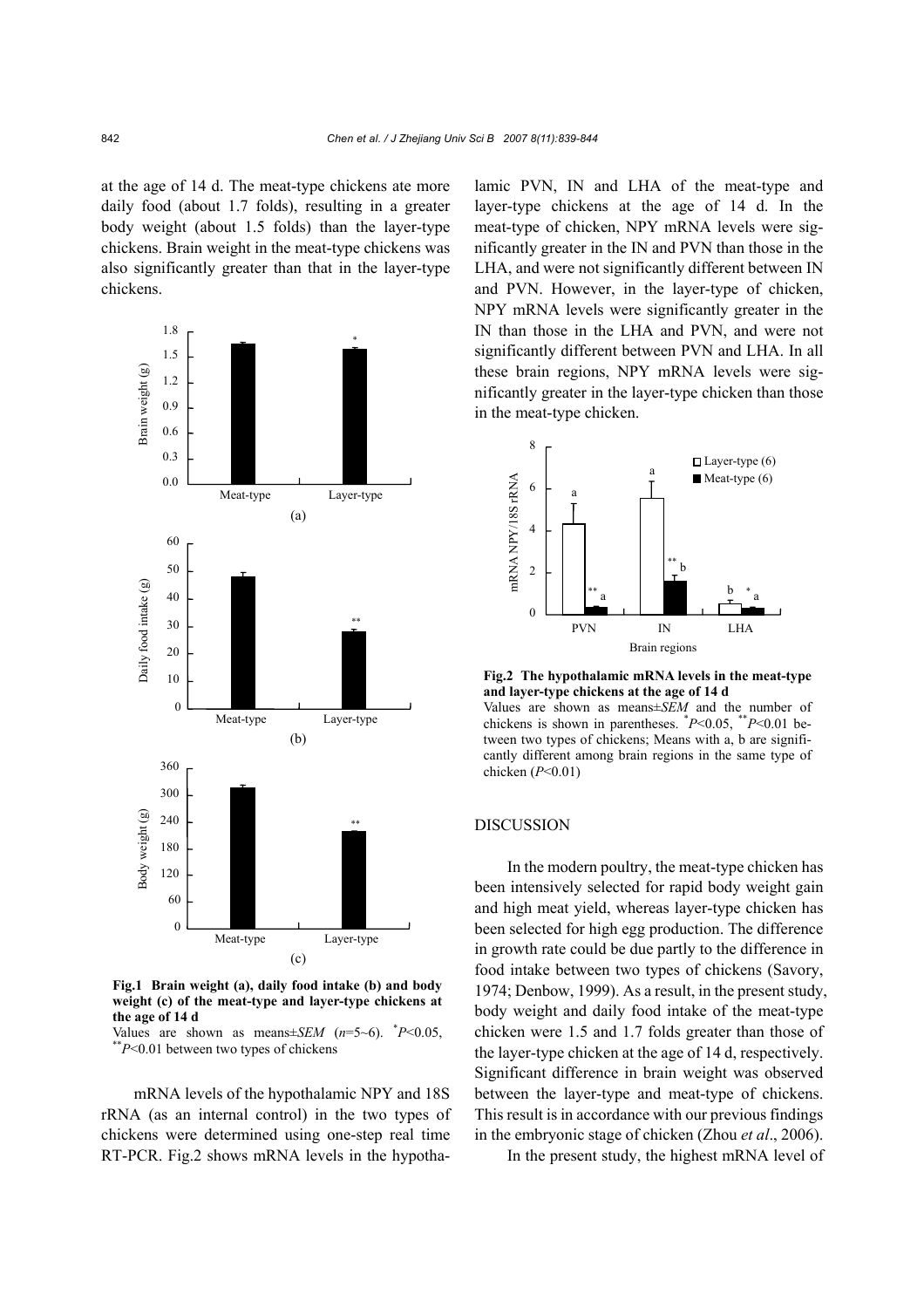NPY was observed in the hypothalamic IN of two types of chickens. This result agrees with previous studies, in which the denser NPY-immunoreactive cell bodies and higher NPY mRNA expression (Esposito *et al*., 2001; Kameda *et al*., 2001; Wang *et al*., 2001) were located, and the higher NPY content was determined in the hypothalamic IN of chickens (Zhou *et al*., 2005). However, in the meat-type chicken, NPY mRNA level in the PVN was significantly greater than that in the LHA, and was not significantly different between the IN and PVN. In the layer-type chicken, NPY mRNA level in the PVN was similar to that in the LHA. These results are slightly different from our previous data, where the order of NPY protein content amount is: IN> PVN>LHA in the meat-type chicken at the age of 14 d (Zhou *et al*., 2005). These findings suggest that patterns of NPY expression in the different regions vary with chicken types, and NPY plays different roles in the hypothalamic regions.

Significantly higher mRNA levels of NPY in the PVN, IN and LHA in the layer-type chicken than those in the meat-type chicken at the age of 14 d were observed. These results agree with our previous data in the embryonic stage, in which the hypothalamic NPY peptide content was significantly greater in the layer-type chicken than that in the meat-type chicken (Zhou *et al*., 2006). It could not directly explain that the different food intake and body weight between two types of chickens are associated with different mRNA levels of NPY in the hypothalamic PVN, IN and LHA. Cassy *et al*.(2004) suggested that the hyperphagic feeding of the meat-type chicken might be less sensitive to respond to leptin (an anorectic factor), but not to higher NPY level (an orexigenic factor). On the other hand, NPY exerts its actions via multiple receptor subtypes, and receptors Y1 and Y5 may mediate the orexigenic action in chickens (Kuenzel and Fraley, 1995). Thus, it could be considered that the expressions of hypothalamic Y1 and Y5 receptors differ between two types of chickens. However, knowledge about a possible different expression in NPY receptors between meat-type and layer-type chickens is limited.

Compared with the layer-type chicken, the behavior of the meat-type chicken was less active, and had less capability to adapt to a novel environment or was much less sensitive to changes in environment (Saito *et al*., 2005; Furuse, 2007). NPY administrated into PVN significantly increased searching behaviors for food in rats (Stanley and Leibowitz, 1984). These findings, together with our results, suggest that the higher mRNA level of hypothalamic NPY in the layer-type chicken is due to increased behaviors, including feeding behaviors. On the other hand, growth hormone inhibits the hypothalamic NPY in chickens (Wang *et al*., 2000), and the peak of growth hormone secretion appears at the age of  $14~28$  d (Burnside and Cogburn, 1992). Body weight of the meat-type chicken was significantly greater than that of the layer-type chicken at the same age, suggesting a rapid growing rate in the meat-type chicken. Therefore, the lower mRNA level of NPY in the PVN, IN and LHA may be due partly to a rapid increase of growth hormone in the meat-type chicken.

In conclusion, the meat-type chicken ate more food daily and had a greater body weight and brain weight than the layer-type chicken did at the age of 14 d. The orders of NPY mRNA levels were: IN>PVN=LHA in the meat-type of chicken, and IN=PVN>LHA in the layer-type of chicken. NPY mRNA levels in the IN, PVN and LHA were significantly greater in the layer-type chicken than those in the meat-type chicken. These results suggest the expression of NPY in the hypothalamus has a type-dependent pattern in the domestic chicken.

#### **References**

- Aste, N., Viglietti-Panzica, C., Fasolo, A., Andreone, C., Vaudry, H., Pelletier, G., Panzica, G.C., 1991. Localization of neuropeptide Y-immunoreactive cells and fibers in the brain of the Japanese quail. *Cell and Tissue Research*, **265**(2):219-230. [doi:10.1007/BF00398070]
- Boswell, T., 2005. Regulation of energy balance in birds by the neuroendocrine hypothalamus. *The Journal of Poultry Science*, **42**(3):161-181. [doi:10.2141/jpsa.42.161]
- Boswell, T., Millam, J.R., Li, Q., Dun, I., 1998. Cellular localization of neuropeptide Y mRNA and peptide in the brain of the Japanese quail and domestic chicken. *Cell and Tissue Research*, **293**(1):31-38. [doi:10.1007/s004 410051095]
- Boswell, T., Dunn, I.C., Corr, S.A., 1999. Hypothalamic neuropeptide Y mRNA is increased after food restriction in growing broilers. *Poultry Science*, **78**(8):1203-1207.
- Boswell, T., Li, Q., Takeuchi, S., 2002. Neurons expressing neuropeptide Y mRNA in the infundibular hypothalamus of Japanese quail are activated by fasting and co-express agouti-related protein mRNA. *Molecular Brain Research*, **100**(1-2):31-42. [doi:10.1016/S0169-328X(02)00145-6]
- Burnside, J., Cogburn, L.A., 1992. Developmental expression